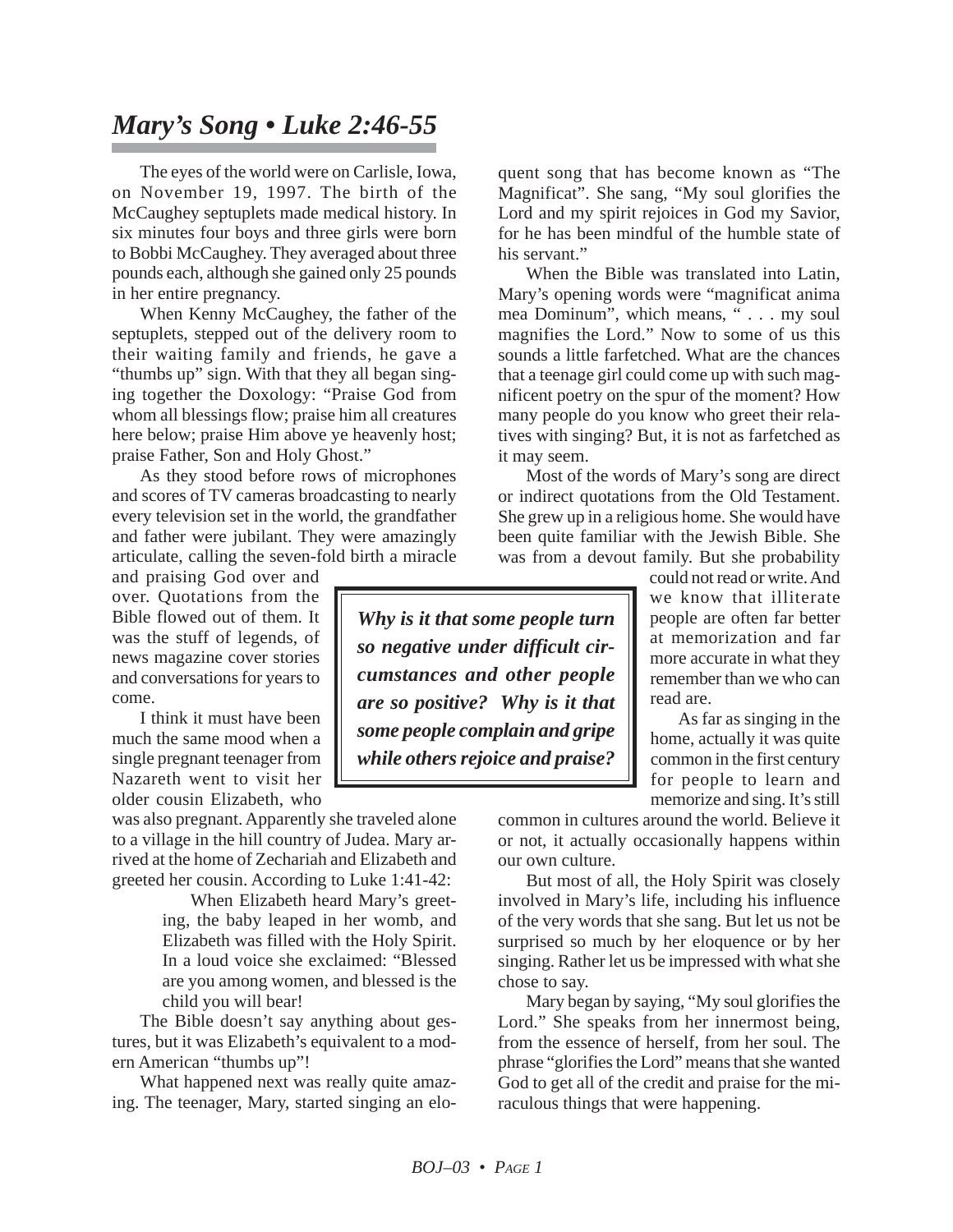One of the meanings of "glorify" is "to make God look good", to "enhance God's reputation". That is exactly what Mary wanted to do, although that was not her only choice.

She could have complained. After all, she was poor, she was a teenager, she was unmarried, she was pregnant and she was probably going to be greatly misunderstood. Her plans and dreams had been disrupted. She was engaged to Joseph, but now there was every likelihood that when he found out that she was pregnant he would break off the relationship. She faced the very real prospect of being a single mother at a time and place in history where that was more difficult than probably any of us could ever imagine. The religion she loved might condemn her for immorality and reject her claims of supernatural impregnation. She might even have begun to foresee the heartaches that would come with her famous son's life and death.

Why is it that some people turn so negative under difficult circumstances and other people are so positive? Why is it that some people complain and gripe while others rejoice and praise? It is not the circumstances that make the difference because some people with the worst circumstances are the most joyful and others with the best circumstances are the most miserable. Apparently the difference is in the way we deal with the circumstances. Some of us, in the midst of whatever the circumstances are of life, center everything on ourselves. By contrast, others interpret everything that happens in life in terms of God. Those who are self-centered often are miserable while those who are God-centered are filled with joy.

God-centered Mary glorified God for lots of reasons, but she lists three of them in the song that she sang. She starts out by glorifying God because of his special call on her life. Mary was convinced that she was special to God. God noticed her even though she was unimportant by all the usual standards of greatness. Mary believed that what happened in her life was part of God's comprehensive plan for history. The great and holy God had chosen her, spoken to her and personally done great things in her life and body. In Mary's words:

My soul glorifies the Lord and my spirit rejoices in God my Savior, for he has been mindful of the humble state of his servant. From now on all generations will call me blessed, for the Mighty One has done great things for me—holy is his name.

Mary glorified God and sang his praises because she was so keenly aware of God's special call on her life.

Perhaps you think to yourself, "Of course she felt special! I'd feel special too if the angel Gabriel appeared to me, gave me a direct message from God and performed an unprecedented and spectacular miracle in my body. Who wouldn't? But I don't feel so special because God hasn't sent any angels, and the most spectacular miracle I've ever experienced was when my acne cleared up for my fifteenth birthday party."

Now wait a minute. Don't miss the point here. Of course you and I haven't experienced Mary's call or her miracle. That's because we are not Mary! God's call is different for every person. Special wouldn't be special if it was the same for everybody. God has not called you to be the mother of Jesus. God has not called you to live in the poverty of first century Palestine. God has not called you to be Mary. He has called you to be you. He's called me to be just me.

Every one of us is special to God. God cares about every detail of our lives. He has called us to live out what he wants us to be, what he wants us to do. And that varies with each one of us. For some it may be the kind of misunderstanding that Mary faced for her entire life. For others it may be physical limitations and challenges. For others of us it is the awesome responsibility of great wealth, power or influence over other people. The point is that whatever the call of God is upon our lives, it is special and it is unique to each of us.

The important fact is that we join our voices with Mary and glorify God for who we are and live out God's called on our lives: MY soul glorifies the Lord and MY spirit rejoices in God MY Savior, for he has been mindful of ME.

The second reason Mary glorified God was because God lifts up the humble and lowers the proud. In some ways this seems like a strange thing for Mary to sing. I think it is especially a concern and song of those who are poor. If it seems strange to most of us it may be because we are so rich.

One of the hardest things for the poor and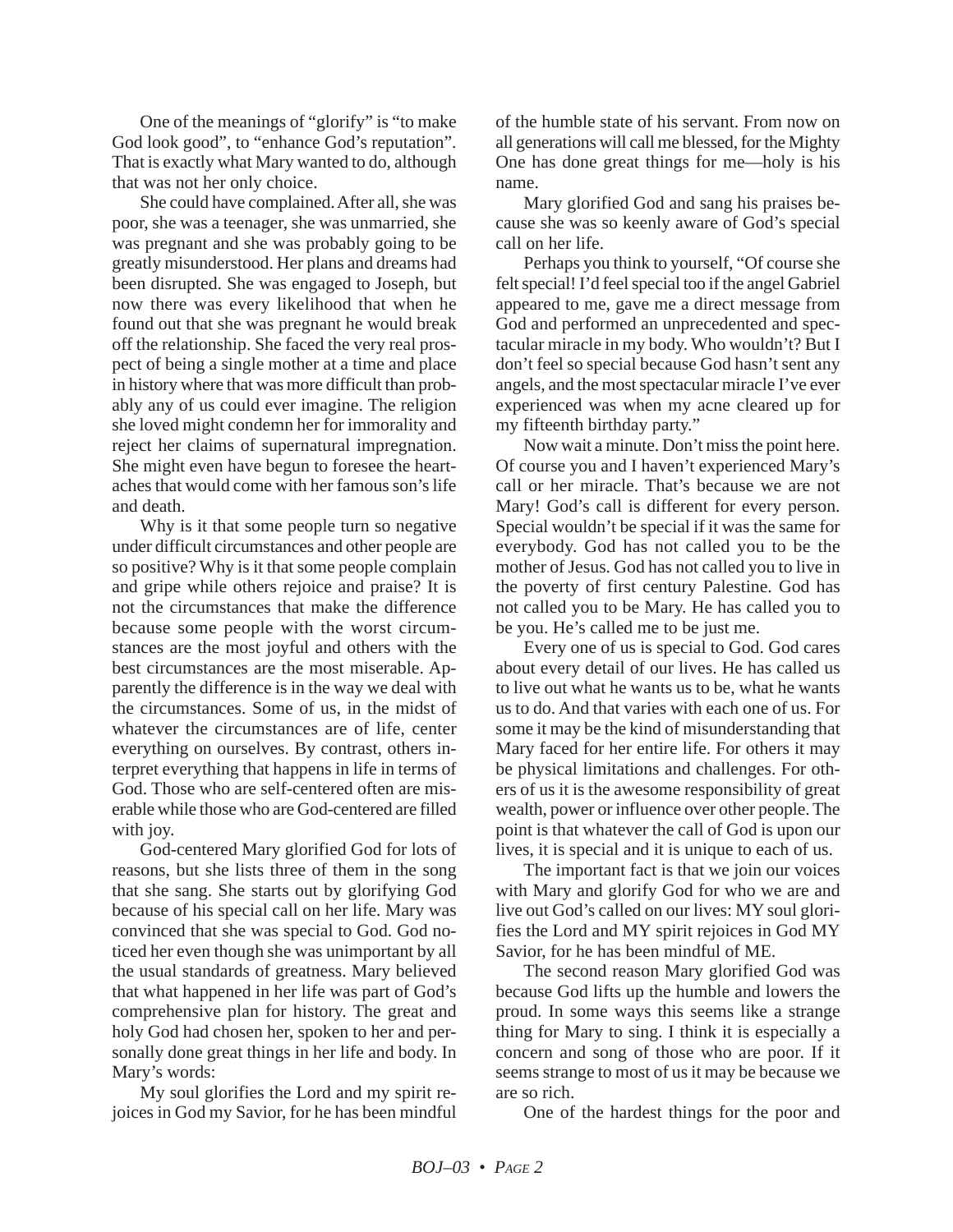down trodden to understand is why they have so little when others have so much. Why are some people millionaires when others can't pay their rent? Why are some people so successful when others repeatedly fail? Why are some so healthy while others are chronically sick? Why are some so powerful and others so weak?

The problem isn't just that some have so much while others have so little. The problem is in the attitude of those who are so much better off. Those who have the most often become proud. We say, "I'm healthy because I take care of myself. I work out at the club; I maintain a low fat, high fiber diet; I go to the dentist every six months. The reason I have so much money is because I work hard, I invest smart, I am better, I deserve to have more."

Such attitudes are devastating to people who have less. It implies that they are bad people, that they are lazy, that they chose to be sick or that they want to have less. It implies that God cares more for us and less for them.

The sad reality is that the more we have the more likely we are to become greedy and proud and arrogant. And the very worst of the worst is that we can become greedy and proud and arrogant and not even know it.

Mary praises God because God knows what's really going on in peoples' lives and hearts. God blesses those who fear the Lord, those who are truly humble in their hearts, those who may not have much but are devoted to

God. At the same time, God does whatever he needs to do to lower the proud. If necessary he will bring pain and poverty into the lives of those who are arrogant, self-sufficient and self-centered.

Does this mean that health and wealth, position and power are somehow wrong? Of course not! But greed and pride that so often go with prosperity are always wrong.

Listen carefully to Mary's song:

(God's) mercy extends to those who fear him, from generation to generation. He has performed mighty deeds with his arm; he has scattered those who are proud in their inmost thoughts. He has brought down rulers from their thrones but has lifted up the humble. He has filled the hungry with good things but has sent the rich away empty.

She praises God because she's the living example. She's nobody. She has nothing. She's unimportant. She's insignificant. She's poor and humble and godly. And the Lord has blessed her to be the mother of his Son!

The third reason Mary glorifies God is because God keeps his promises. Her mind goes back 2000 years to the time of Abraham, her ancestor. She recalls the promise of God's mercy to Abraham and to all of his descendants right through to her. And she is impressed with the faithfulness of God.

Running through Mary's mind must have been the history of Israel. In spite of sin inside and out, God preserved the Hebrew people. Even though they turned away from God, God did not turn away from them. When other nations tried to destroy them through wars, slavery, idolatry and intermarriage, God preserved his chosen people.

But most of all, Mary has in mind a long-ago promise of God, an ancient promise that he would provide a Messiah, a Savior who would come to redeem his own people and then redeem people

*That has to be one of the very best things about God—he keeps his promises!*

of every nation, of every ethic group and language, of every continent. Inside her body was developing the greatest promise of all. God was sending his Son

to save his people from their sins. God had not forgotten. God is faithful. God keeps his promises. Therefore Mary sang: "(God) has helped his servant Israel, remembering to be merciful to Abraham and his descendants forever, even as he said to our fathers."

That has to be one of the very best things about God—he keeps his promises! When he promises a Savior, he sends a Savior. When he promises to love us, he always loves us. When he promises he will never forsake us, he sticks with us no matter what. When he promises that he will always seek his very best in our lives, he always seeks his very best in our lives.

Other people may break their promises and let us down. Governments may come and go. But